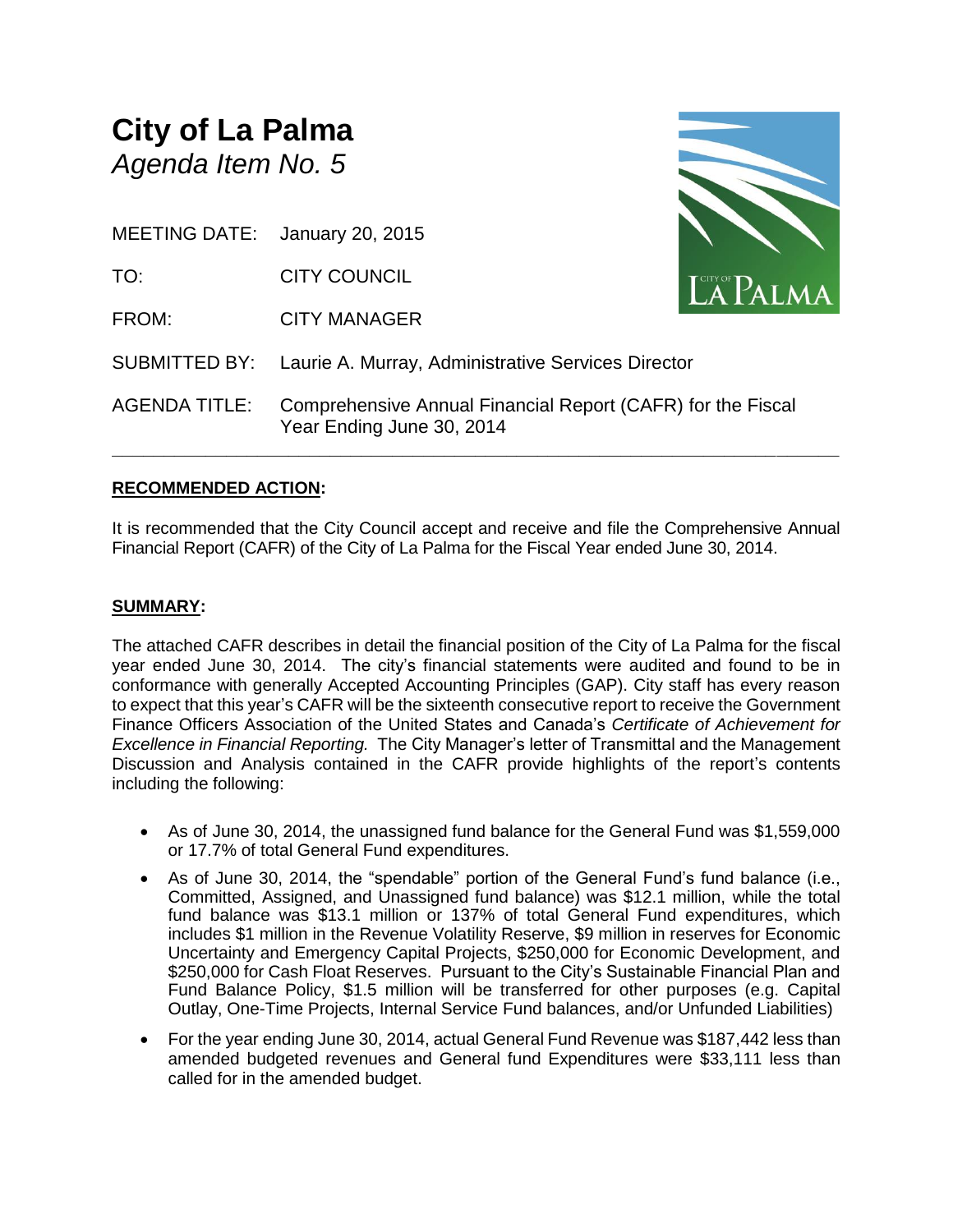FY 2013-14 CAFR January 20, 2014

- Revenues decreased by \$2.2 million when compared to the previous fiscal year. The decrease is mainly due to three factors: decreased property taxes of \$1.0 million resulting from reduced amounts received from the dissolution of redevelopment agencies, decreased sales taxes of \$2.1 million mainly resulting from a repayment of prior years' over-receipt of sales tax, and increased grant receipts of \$0.7 million.
- Expenses increased by \$1.0 million when compared to the previous fiscal year. Public safety increased by \$0.7 million, Recreation increased by \$0.2 million, and Community Development increased by \$0.1 million. The major reason for the net increase to costs is due to a one-time, city-wide cost of \$1.5 million to fund a trust for the City's retiree medical benefit program offset by a retrospective adjustment to prior year insurance costs of \$0.6 million. These net cost adjustments were allocated among all departments.
- The total unrestricted balance for all governmental funds was \$22,723,876.
- The City's Internal Service funds ended the year with a combined unrestricted fund Balance of \$5,093,310. It should be noted that internal service fund balances include a long term loan receivable due from the Successor Agency Housing Fund which totaled \$2,500,000. Internal Service funds are:
	- Insurance Fund
	- Employee Benefits Fund
	- Facilities Maintenance Fund
	- Vehicle Replacement Fund
	- Technology Maintenance and Replacement Fund
- The City's Enterprise Funds ended the year with an unrestricted balance of \$9,915,143. This Balance included long term loans receivable from the Successor Agency Housing fund in the amount of \$1,000,000. Enterprise funds are:
	- -Water Fund

-Sewer Fund

- The City's Capital Outlay Reserve Fund (COR) ended the year with an unrestricted balance of \$5,971,495, which includes \$819,500 for the 800 MHz CCCS Next Generation Project. Again the COR Fund Balance includes a long term loan payable from the Successor Housing Agency Fund in the amount of \$500,000.
- The City's Successor Housing Fund ended the fiscal year with a restricted fund balance of \$282,045. The Successor Housing Agency has outstanding loans payable to the City's internal services funds, the COR fund, and enterprise funds (sewer and Water) in the total amount of \$4,028,804. This will eventually be repaid from rental proceeds derived from the Seasons senior apartment complex and proceeds from future Redevelopment Property Tax Trust Fund payments.

An important component of the CAFR is the section entitled Notes to the Financial Statements. It is recommended that particular attention be paid to the notes, as they contain a great deal of useful information about the City's financial policies and position.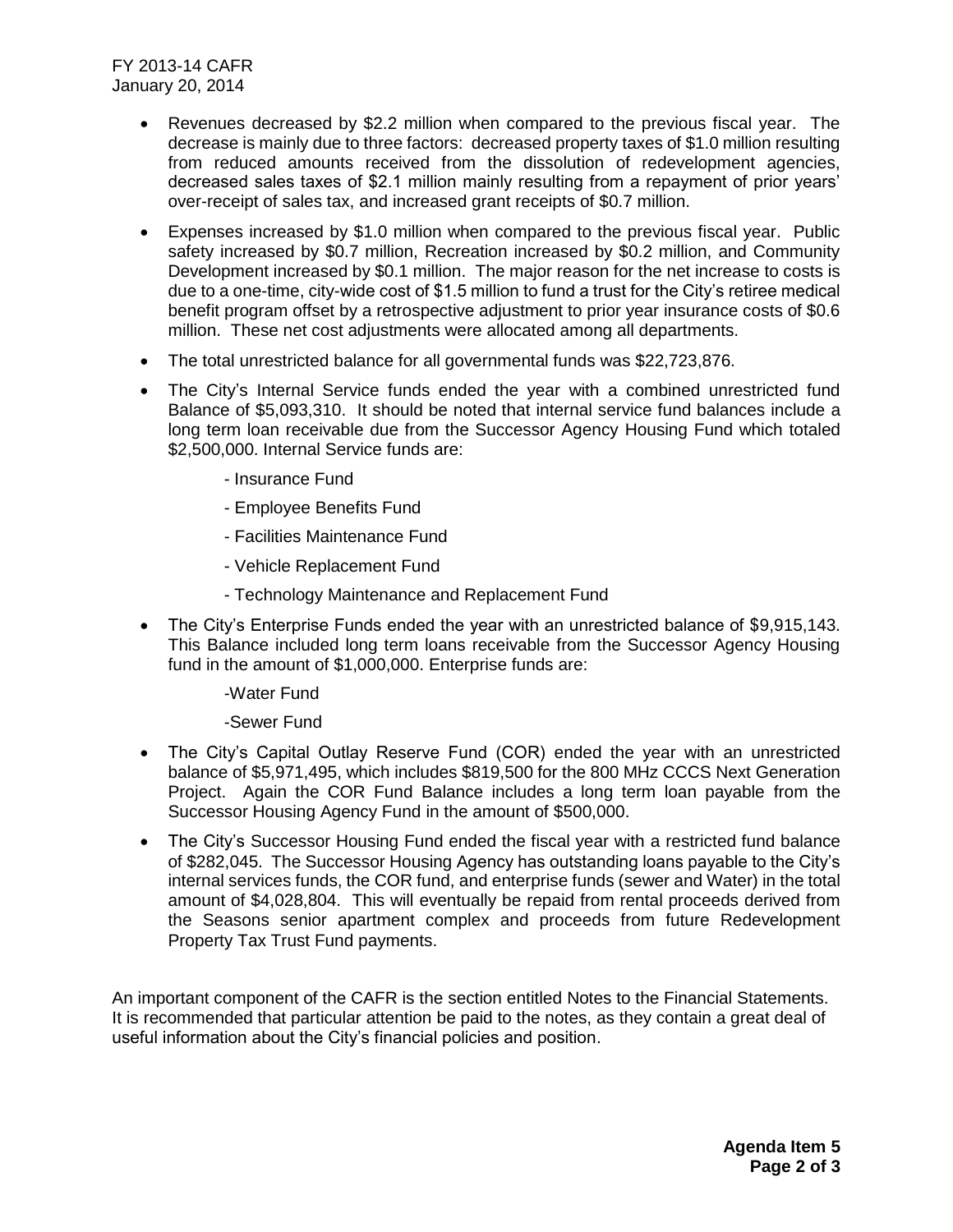FY 2013-14 CAFR January 20, 2014

**APPROVED:**

Administrative Services City Manager Director

\_\_\_\_\_\_\_\_\_\_\_\_\_\_\_\_\_\_\_\_\_ \_\_\_\_\_\_\_\_\_\_\_\_\_\_\_\_\_\_\_

Attachment: 1. FY2013-14 Comprehensive Annual Financial Report